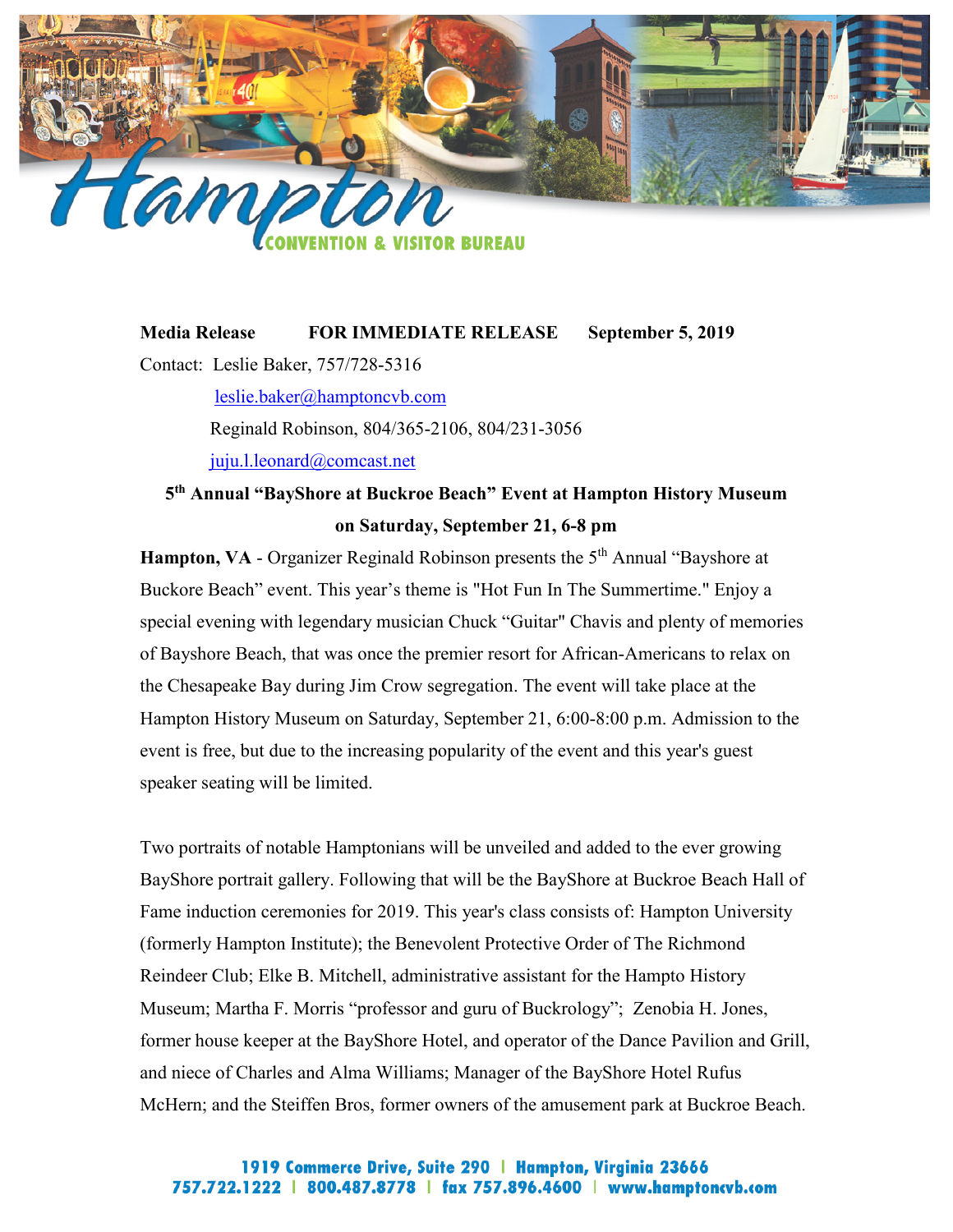Dr. C. N. Fairfax will be the presented with The Charles H. Williams Award of Leadership. Former recipients of the Charles H. Williams Award of Leadership are Mrs. Laura Sandford, owner of Robert's Antiques located in Phoebus, and the Honorable Dr. Mary T. Christian. This is the third year of presenting the Charles H. Williams award of leadership.

The highlight of the evening, guest speaker, the legendary Chuck "Guitar" Chavis, will share with all in attendance his personal memories and stories of his travels and his time spent on the road with various other musical icons, such as Sam Cooke, Ike and Tina Turner, Bobby Womack and many other music legends including The Enchanters, his stint as the lead guitarist with his band the Rockin' Cabanas once Otis Redding's touring back-up band, and most of all his headlining at BayShore's Dance Pavilion. After sharing his experiences, Chavis will take questions from the audience.

There will also be a plethora of rare and vintage BayShore Beach artifacts on display, along with hundreds of vintage photos from the resort's heyday to give those in attendance "The BayShore Experience."

The Hampton History Museum is located at 120 Old Hampton Lane in Downtown Hampton. There is free parking in the garage across the street from the museum. For more information visit BayShore memories on Facebook, the museum's website at [www.hamptonhistorymuseum.org,](http://www.hamptonhistorymuseum.org/) or call the Hampton Visitor Center at 757-727-1102.

**###**

Photos attached courtesy of Reginald Robinson, BayShore Memories

## Chuck "Guitar" Chavis

1402 - The saxophone section of the International Sweethearts of Rhythm, the 1st all girl and racially integrated female band. The founding member of the Sweethearts of Rhythm is the mother of radio and television mogul Kathy Hughes. The all-girl band played numerous dates at the Dance Pavilion at BayShore.